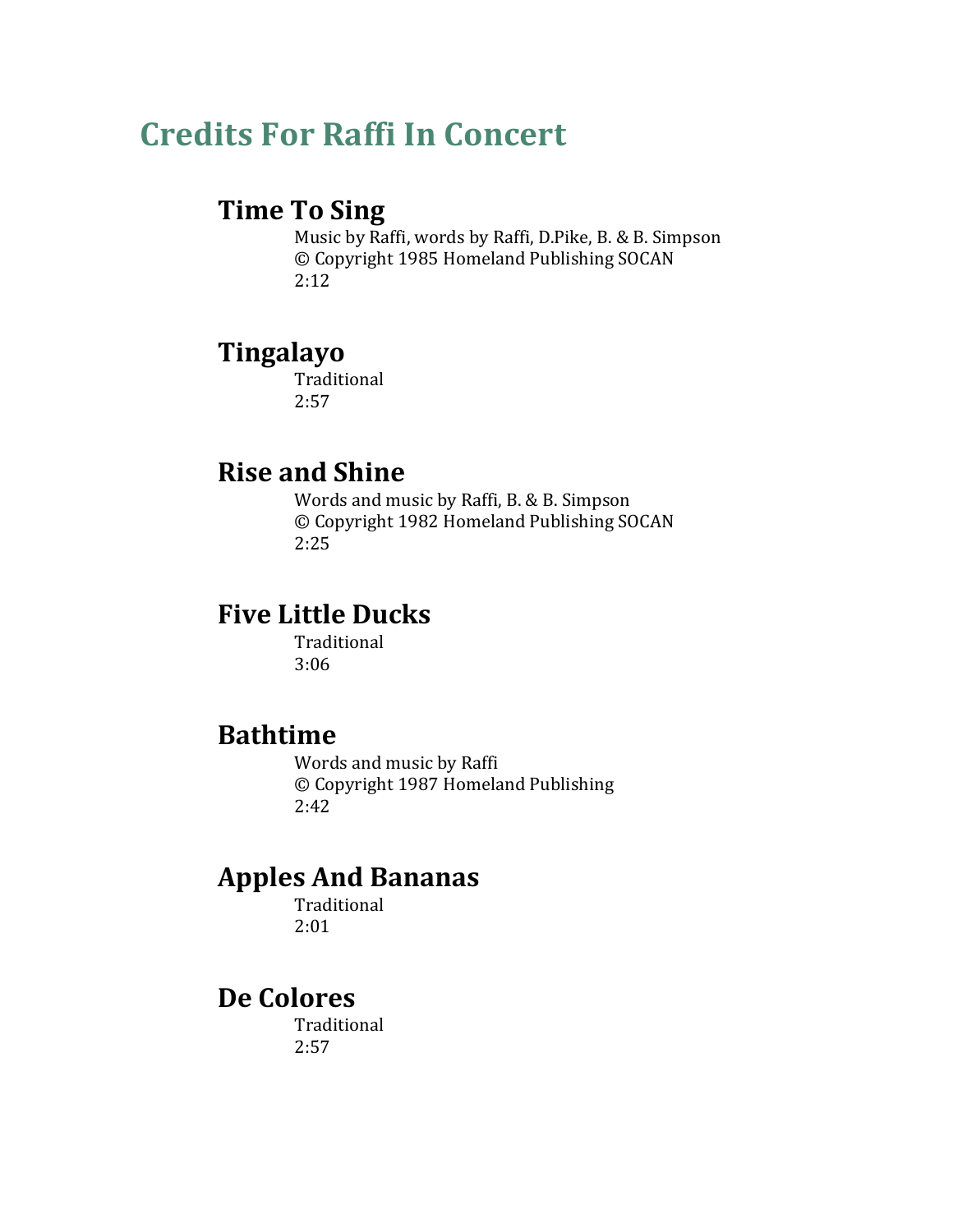#### **Day O**

Traditional 3:17

## **Knees Up Mother Brown**

Traditional 1:28

#### **Like Me And You**

Word and music by Raffi and D. Pike © Copyright 1985 Homeland Publishing SOCAN

#### **Baby Beluga**

Words & music by Raffi and D. Pike © 1980 HOMELAND PUBLISHING SOCAN 2:42

# **Shake My Sillies Out**

Word and music by Raffi, B. &B. Simpson © Copyright 1977 Homeland Publishing SOCAN 2:36

#### **All I really Need**

Words and music by Raffi, D. Pike, B. & B. Simpson © Copyright 1985 Homeland Publishing SOCAN 4:15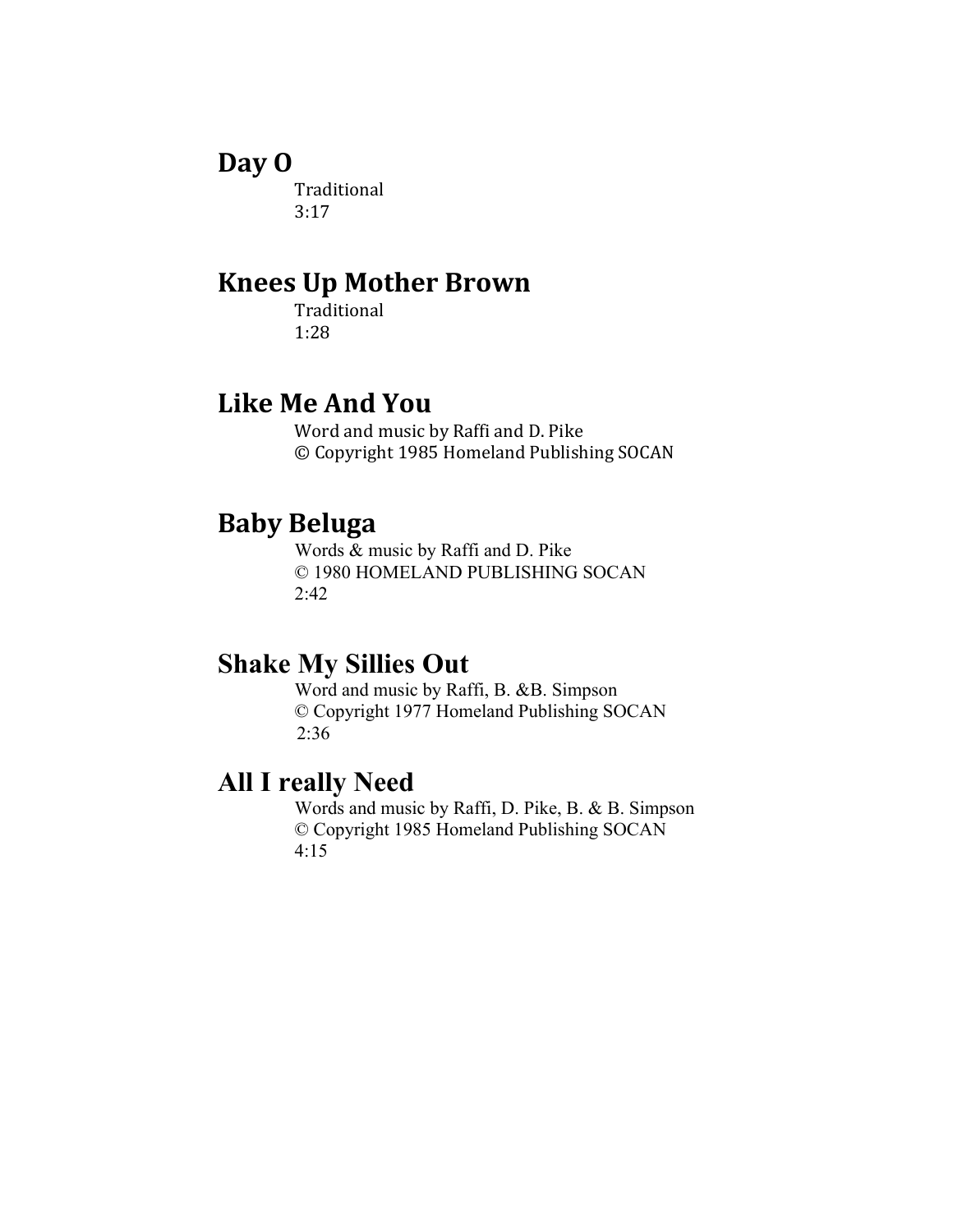## **Medley:**

He's Got The Whole World/ Traditional One Light One Sun/ Words and music by Raffi © Copyright 1985 Homeland Publishing SOCAN This Little Light Of Mine Traditional 4:00

#### **The More We Get Together**

Traditional 0:46

## **Everything Grows**

Words and music by raffi and D. Pike © Copyright 1985 Homeland Publishing SOCAN 3:06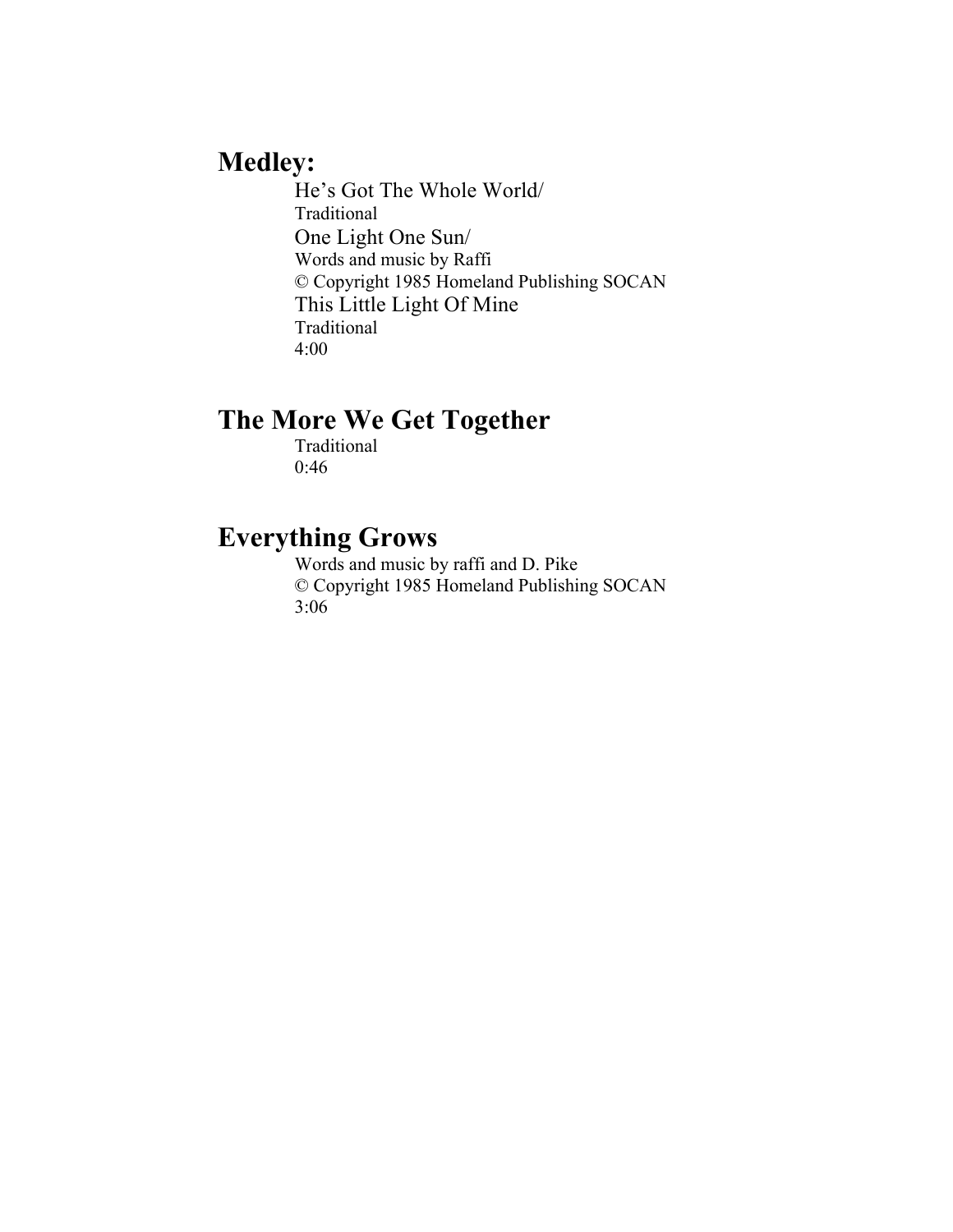#### **Musicians**

RON ALLEN alto flute, bamboo flute (#12), soprano sax (#15) GUIDO BASSO trumpet BUCKY BERGER drums LAURIE BOWER trombone ARNIE CHYCOSKI trumpet MICHAEL FRANCIS acoustic guitar  $($ #9 &#11) MOE KOFFMAN flute, clarinet, sax JACK LENZ piano, synths BRIAN LEONARD percussion BOB MANN electric guitar (#11) LANES OVERHOLT harmony and Back-up vocals DENNIS PENDRITH electric bass DAVID PILTCH acoustic bass (#13) RAFFI vocals, guitar, synth TOM SZCZANSNIAK accordion GRAHAM TOWNSEND fiddle KEN WHITELEY mandolin, banjo, dobro, electric guitar, autoharp KRISTIN CAVOUKIAN vocals on "Haru Ga Kita"

Firgrove Public School Singers under the directiions of Catherine Ambrose: Jordan Croucher, Wayne Li, Jondre Liddie, Manisha Patel, Wolate Robinson, Lovey Shewbarran

Homeland Publishing is a division of Troubadour Records Ltd. 1075 Cambie Street, Vancouver, B.C. Canada V6B 5L7

Lyrics Used by Permission. All Rights Reserved. Reproduction Prohibited